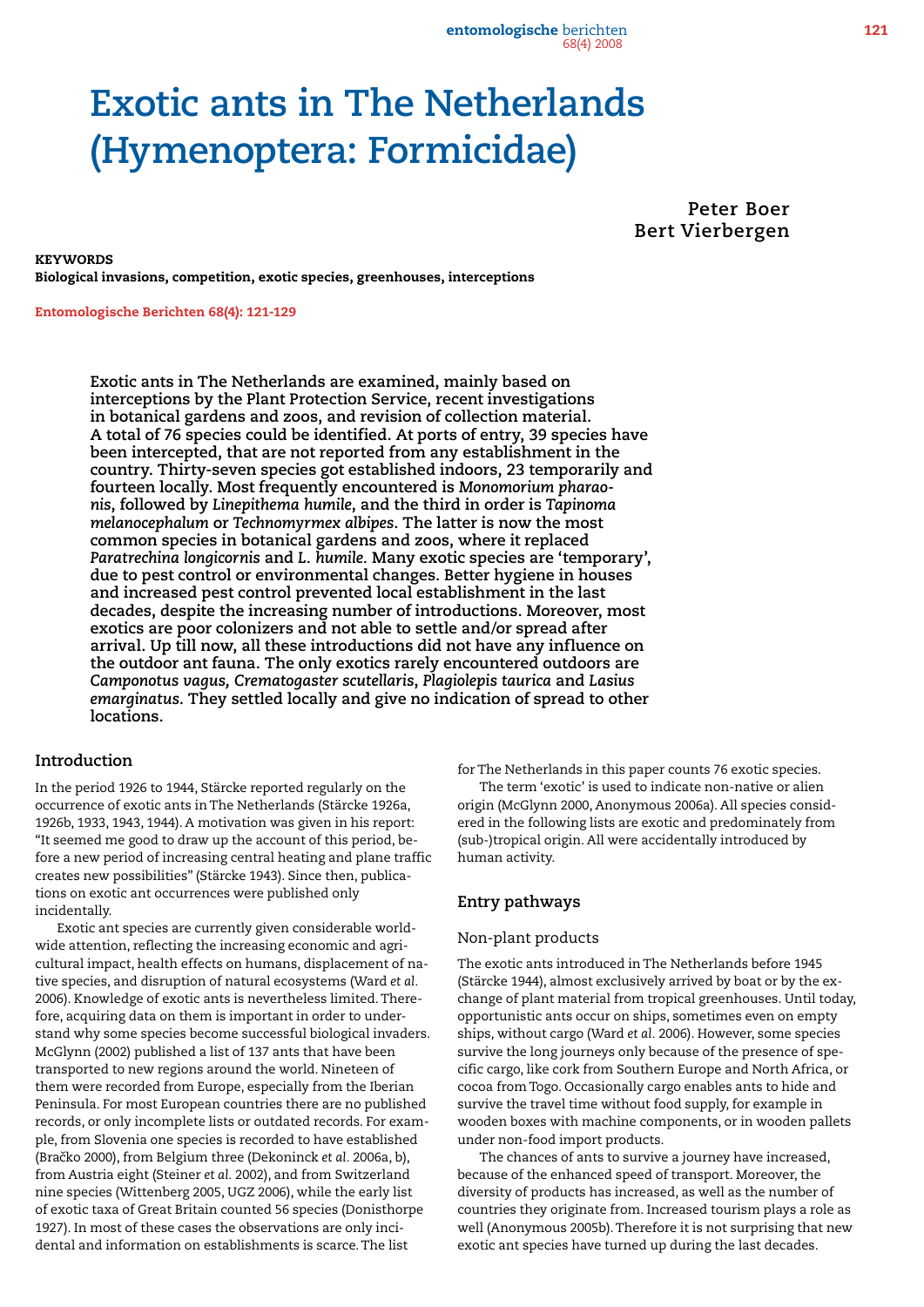Transport companies are aware of the problem of their stowaways and have taken measures. Wooden pallets and containers are treated with methyl-bromide to prevent the spread of exotic insects. Food is often packed and the humidity and temperature on board are usually low. On the other hand, many ant species can survive extreme circumstances for a long time.

#### Plant products

Stärcke (1926b, 1943, 1944) already reported the interception of several ant species from plant products, e.g., bananas, orchids and flower bulbs. In The Netherlands the import of plant products has increased rapidly since Stärcke's records, and today the amount is enormous; several times more than in any other European country (Anonymous 2006b). The number of imported ants is high as well, because ants easily hide in plant material or penetrate into package material.

Quarantine inspectors of the Plant Protection Service (Wageningen) often find a few individual ants, usually of the worker caste, during their import inspection. However, they rarely focus on them during their searches. From a phytosanitary viewpoint, ants are not that important. However, when complete nests are being found, they are always collected and sent to the diagnostic department of the service for identification. The identification is often hampered by the high number of ant species in the tropics, the availability of queens and/or males only, polymorphic workers, and the occurrence of undescribed species. At present, hygiene is high in the nurseries of import companies and detected ants are eliminated quickly. A small part of imported fertile ants slip through and are able to settle. Only when the presence of exotic ants gives inconvenience, growers will take action with, e.g., pesticides or poisoned baits. Consequently, most imported ant species on plant material will remain undiscovered.

#### Tourism

Dutch citizens travel frequently to southern Europe for holidays with tents, caravans, etc. Nests of ants can be taken home and successively leave the carrier and settle in houses. Other species enter houses with luggage, e.g., in 2000 *Tapinoma melanocephalum* became a plague in a house at Capelle a/d IJssel, as a result of an accidentally 'infested' football shoe after a soccer competition in Brazil.

#### **Material, sources & definitions**

Most of the older material is situated in the collections of the Zoological Museum of Amsterdam (ZMA) and of the National Museum of Natural History Naturalis, Leiden (NMNH). It is investigated by the first author from 2002-2006. A large part of this material originates from the original collection of A. Stärcke. The smaller collections of the Museum of Natural History Maastricht and the Wageningen University were examined as well. Other data on exotic ants were derived from the Health Service Amsterdam (GGD, Amsterdam), the Plant Protection Service (PPS) and 'Kennis- en Adviescentrum Dierplagen' (KAD, Wageningen). The GGD Amsterdam has been collecting ants since 1978, which are curated partly in the collection of the ZMA.

For this paper, we also used annual reports of the GGD Amsterdam over the period 1961-1967, 1973-1976 and 1978-2005. The PPS has stored exotic ants since 1950. These ants originate mostly from imported plant material, but also from organizations and private persons that asked the PPS for advice. The

Table 1. Ant species found during import inspection and not known from any local settlement in The Netherlands. The first year of interception and the collection in which the species is present are given (or a reference if the collection is unknown). Tabel 1. Mierensoorten die zijn gevonden tijdens importinspecties en waarvan geen vestigingen in Nederland bekend zijn. Het eerste jaar dat de soort is aangetroffen en de collectie waar de soort is ondergebracht worden gegeven (of een referentie indien de collectie onbekend is).

| <b>Species</b>                         | First year | collection/<br>reference |  |  |
|----------------------------------------|------------|--------------------------|--|--|
| Two - five interceptions               |            |                          |  |  |
| Camponotus atriceps (Smith)            | 1931       | <b>NMNH</b>              |  |  |
| C. bugnioni Forel                      | 1923       | Stärcke 1926b            |  |  |
| C. pennsylvanicus (De Geer)            | $<$ 1950   | <b>NMNH</b>              |  |  |
| C. planatus Roger                      | 2003       | PPS                      |  |  |
| C. truncatus Spinola                   | $<$ 1933   | Stärcke 1943             |  |  |
| Cardiocondyla wroughtonii (Forel)      | 1997       | PPS                      |  |  |
| Crematogaster algirica (Lucas)         | $<$ 1935   | Stärcke 1943             |  |  |
| C. sordidula (Nylander)                | $<$ 1935   | Stärcke 1943             |  |  |
| Odontomachus haematodes (L.)           | 1926       | <b>ZMA</b>               |  |  |
| O. monticola Emery                     | 1978       | PPS                      |  |  |
| Oecophylla longinoda Latreille         | 1984       | <b>PPS</b>               |  |  |
| O. smaragdina (Fabricius)              | 1985       | PPS                      |  |  |
| Pheidole susannae Forel                | 1999       | PPS                      |  |  |
| Wasmannia auropunctata (Roger)         | 1988       | PPS                      |  |  |
| <b>One interception</b>                |            |                          |  |  |
| Acromyrmex coronatus (Fabricius)       | 1937       | <b>NMNH</b>              |  |  |
| A. lundi (Guérin-Méneville)            | 1989       | PPS                      |  |  |
| Anoplolepis gracilipes (Smith)         | 1934       | <b>NMNH</b>              |  |  |
| Camponotus aegyptiacus Emery           | 2004       | <b>ZMA</b>               |  |  |
| C. fastigatus Roger                    | 2008       | PPS                      |  |  |
| C. herculeanus (L.)                    | 1995       | PPS                      |  |  |
| C. mitis (Smith)                       | 1938       | <b>NMNH</b>              |  |  |
| Cardiocondyla nuda (Mayr)              | 2003       | PPS                      |  |  |
| Cephalotes curvistriatus (Forel)       | 1991       | <b>PPS</b>               |  |  |
| Gnamptogenys striatula Mayr            | 2008       | PPS                      |  |  |
| Hypoponera eduardi (Forel)             | 1990       | <b>PPS</b>               |  |  |
| Lasius lasioides Emery                 | 1973       | <b>NMNH</b>              |  |  |
| Lepisiota obtusa (Emery)               | 2005       | <b>PPS</b>               |  |  |
| Monomorium latinode Mayr               | 2002       | PPS                      |  |  |
| M. salomonis (L.)                      | 1995       | PPS                      |  |  |
| Odontomachus brunneus (Patton)         | 1998       | PPS                      |  |  |
| Pachycondyla unidentata Mayr s.s.      | 2004       | <b>PPS</b>               |  |  |
| Pheidole dossena Wilson                | 2005       | PPS                      |  |  |
| P. laticornis Wilson                   | 2003       | PPS                      |  |  |
| Plagiolepis schmitzii Forel            | 2004       | PPS                      |  |  |
| Prenolepis nitens (Mayr)               | $<$ 1950   | <b>NMNH</b>              |  |  |
| Solenopsis qayi (Spinola)              | 1966       | PPS                      |  |  |
| Strumigenys minutula Terayama & Kubota | 2006       | <b>PPS</b>               |  |  |
| Technomyrmex foreli Emery              | 2005       | <b>PPS</b>               |  |  |
| Temnothorax subditivus (Wheeler)       | 2006       | <b>PPS</b>               |  |  |

KAD occasionally stored ants; data on non-curated ants are available in the archives (1988-2006).

Since 2000 several heated greenhouses in botanical gardens have been investigated: Delft University of Technology, Utrecht University, and Hortus Botanicus in Amsterdam. We also collected in greenhouses in zoos: Burgers' Bush of Burgers' Zoo in Arnhem and some greenhouses of Artis Zoo in Amsterdam. Zoos in Rotterdam and in Emmen, and Groningen University (the greenhouse in Haren) sent us ants for investigation.

We divided the exotic species into four groups: (1) intercepted exotics non-native species found during import inspection. These species can also belong to one of the other three groups.

(2) temporary exotics non-native species having temporary populations after accidental introduction from abroad. These species are found in or near the 'transportation medium' (think of, for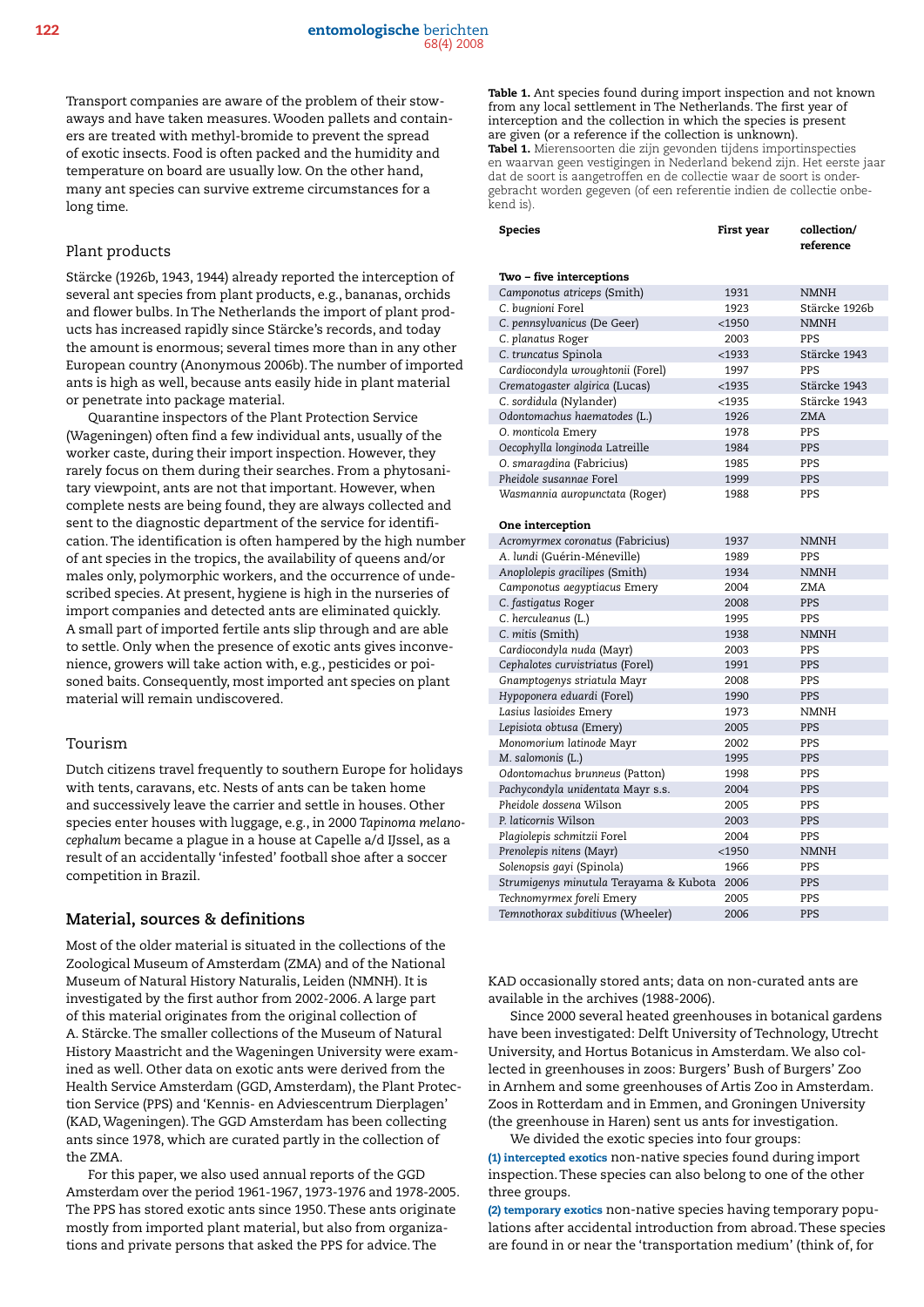#### entomologische berichten 123 68(4) 2008

#### Table 2. Survey of temporary and local exotic ant species in The Netherlands.

Tabel 2. Overzicht van tijdelijke en lokale exotische mierensoorten in Nederland.

| Genus                                   | Species                                      | First record | Last record <sup>1</sup> | Interception(s)                  | Temporary (T) or Local (L) | Number of observations/locations | $\ddot{\cdot}$<br>First record in collection of |
|-----------------------------------------|----------------------------------------------|--------------|--------------------------|----------------------------------|----------------------------|----------------------------------|-------------------------------------------------|
| subfamily Dolichoderinae<br>Iridomyrmex |                                              |              | $\sqrt{3}$               |                                  | T                          |                                  | PPS                                             |
|                                         | sp.                                          | 1982         | $\sim$                   |                                  |                            | $\mathbf{1}$<br>$>10$            | PPS                                             |
| Linepithema                             | humile (Mayr)                                | 1976<br>1926 | 1943                     | $^{+}$                           | L<br>$\mathbf T$           | $2 - 5$                          |                                                 |
| Linepithema<br>Tapinoma                 | iniquum (Mayr)<br>melanocephalum (Fabricius) | 1917         | $\overline{\phantom{a}}$ |                                  | L                          | $>10$                            | (NMNH)<br>ZMA                                   |
| Tapinoma                                | sessile (Say)                                | 1996         |                          | $^+$                             | $\mathbf T$                | $2 - 5$                          | PPS                                             |
| Technomyrmex                            | albipes (Smith)                              | 1988         | ÷,                       | $^+$                             | L                          | $>10$                            | PPS                                             |
|                                         |                                              |              |                          |                                  |                            |                                  |                                                 |
| subfamily Formicinae                    |                                              |              |                          |                                  |                            |                                  |                                                 |
| Camponotus                              | canescens Mayr                               | 1950         |                          |                                  | $\mathbf T$                | $\mathbf{1}^4$                   | <b>ZMA</b>                                      |
| Camponotus                              | vagus (Scopoli)                              | <1975        |                          |                                  | L                          | >5                               | (PPS)                                           |
| Brachymyrmex                            | obscurior Forel                              | 1942         | 1942                     |                                  | $\mathbf T$                | $2 - 5$                          | <b>NMNH</b>                                     |
| Brachymyrmex                            | patagonicus Mayr                             | 1990         |                          |                                  | T                          | $\mathbf{1}$                     | PPS                                             |
| Lasius                                  | emarginatus (Olivier)                        | 1980         | $\sim$                   |                                  | $\mathbf L$                | $\overline{2}$                   | PPS                                             |
| Paratrechina                            | bourbonica (Forel)                           | 1937         | ÷,                       | $+$                              | T                          | >5                               | <b>NMNH</b>                                     |
| Paratrechina                            | flavipes (Smith)                             | 1980         |                          | $^+$                             | T                          | $2 - 5$                          | PPS                                             |
| Paratrechina                            | longicornis (Latreille)                      | 1909         | $\sim$                   | $+$                              | T                          | $>10$                            | (NMNH)                                          |
| Paratrechina                            | steinheili (Forel)                           | 1980         | $\overline{a}$           | $^+$                             | $\mathbf T$                | $2 - 5$                          | PPS                                             |
| Paratrechina                            | vividula Nylander                            | 1921         | ÷,                       |                                  | T                          | $>10$                            | <b>NMNH</b>                                     |
| Plagiolepis                             | alluaudi Emery                               | 1921         |                          |                                  | $\mathbf L$                | $>10$                            | <b>NMNH</b>                                     |
| Plagiolepis                             | pygmaea (Latreille)                          | 1997         |                          |                                  | T                          | $\mathbf{1}$                     | KAD                                             |
| Plagiolepis                             | taurica Santschi                             | 2000         |                          |                                  | L                          | $\mathbf{1}$                     | <b>KAD</b>                                      |
|                                         |                                              |              |                          |                                  |                            |                                  |                                                 |
| subfamily Myrmecinae<br>Crematogaster   | scutellaris (Olivier)                        | 1933         |                          |                                  | L                          | $>10$                            | <b>NMNH</b>                                     |
| Pheidole                                | anastasii Emery                              | 1917         |                          | $\boldsymbol{+}$                 | L                          | ${>}10$                          | ZMA                                             |
| Pheidole                                | fervens Smith                                | 1924         | 1978                     |                                  | $\mathbf T$                | >5                               | <b>NMNH</b>                                     |
| Pheidole                                | megacephala (Fabricius)                      | 1977         | $\overline{\phantom{a}}$ | $\begin{array}{c} + \end{array}$ | T                          | $2 - 5$                          | PPS                                             |
| Pheidole                                | pallidula Nylander                           | 2004         |                          |                                  | T                          | $\mathbf{1}$                     | P. Boer                                         |
| Pheidole                                | punctatissima Mayr                           | 1994         |                          | $\begin{array}{c} + \end{array}$ | T                          | $2 - 5$                          | PPS                                             |
| Monomorium                              | destructor (Jerdon)                          | 1991         |                          | $\qquad \qquad +$                | T                          | $\mathbf{1}$                     |                                                 |
| Monomorium                              | floricola (Jerdon)                           | 1975         | ÷.                       |                                  | L                          | $2 - 5$                          | PPS                                             |
| Monomorium                              | pharaonis (Linnaeus)                         | 1877         |                          |                                  | L                          | ${>}10$                          | $\texttt{NMMH}$                                 |
| Solenopsis                              | geminata (Fabricius)                         | 1992         | ÷                        | $^{+}$                           | T                          | $2 - 5$                          | PPS                                             |
| Solenopsis                              | invicta Buren                                | 1957         |                          | $^{+}$                           | T                          | $2 - 5$                          | <b>ZMA</b>                                      |
| Tetramorium                             | bicarinatum (Nylander)                       | 1909         |                          | $\qquad \qquad +$                | L                          | >10                              | (NMNH)                                          |
| Tetramorium                             | insolens (Smith)                             | 1978         |                          |                                  | L                          | local                            | PPS                                             |
| Tetramorium                             | lanuginosum Mayr                             | 1984         | ?                        |                                  | T                          | $2 - 5$                          | PPS                                             |
| Tetramorium                             | pacificum Mayr                               | ?            |                          |                                  | $\mathbf T$                | $\mathbf{1}$                     | PPS                                             |
| Tetramorium                             | simillimum (Smith)                           | 1978         | 1994                     | $\begin{array}{c} + \end{array}$ | T                          | $2 - 5$                          | PPS                                             |
| subfamily Ponerinae                     |                                              |              |                          |                                  |                            |                                  |                                                 |
| Hypoponera                              | schauinslandi (Emery) <sup>5</sup>           | 1923         | $\overline{\phantom{a}}$ |                                  | L                          | $>10$                            | <b>NMNH</b>                                     |
|                                         |                                              |              |                          |                                  |                            |                                  |                                                 |
| subfamily Pseudomyrmecinae              |                                              |              |                          |                                  |                            |                                  |                                                 |
| Pseudomyrmex                            | gracilis Fabricius                           | 1936         |                          |                                  | T                          | 1 <sup>6</sup>                   | <b>NMNH</b>                                     |
|                                         |                                              |              |                          |                                  |                            |                                  |                                                 |

1 - observed after 1996; 2 between brackets: not first record; 3 half a year established in- and outdoors in Katwijk; 4 found on the island of Ameland; 5 McGlynn and others referred to *H. punctatissima*, but this could in many cases be *H. schauinslandi*; 6 additionally in 1995 a *Pseudomymex* sp. nest in an imported *Acacia* sp. in the butterfly house in the zoo of Emmen

example, pot plants and/or wooden pallets.

(3) local exotics non-native species having temporary populations. These species have moved away from the entry medium and have (been) dispersed to other locations.

(4) permanent exotics non-native species having permanent populations. These species are able to spread to other locations

by themselves. None of the species in this paper could be placed in this category.

The nomenclature adopted here is according to Bolton *et al.* (2006).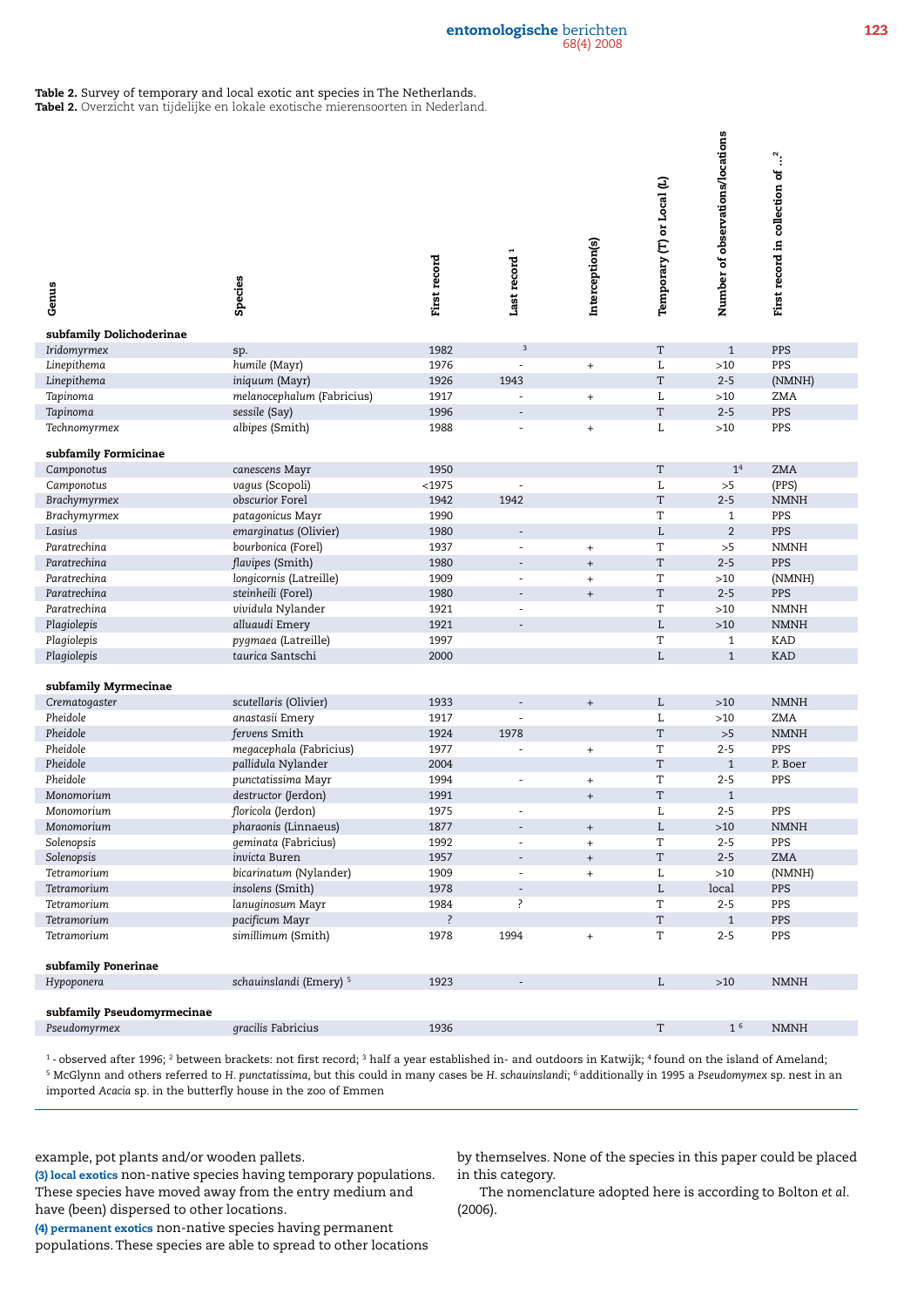Table 3. Survey of the local exotic ant species in The Netherlands in the period before 1945 and in the period 2000–2006. ↓: decreasing compared with the period before 1945; (+) incidentally imported. Tabel 3. Overzicht van de lokale exotische mierensoorten in Nederland in de periode voor 1945 en van 2000-2006. ↓: afname vergeleken met de periode voor 1945; (+) incidenteel aangevoerd.

| Species / Soort           | <1945     | 2000-2006      |
|---------------------------|-----------|----------------|
| Camponotus vagus          |           | $+$            |
| Crematogaster scutellaris | $(+)$     | $+$            |
| Hypoponera schauinslandi  | $+$       | $+$            |
| Linepithema humile        |           | $+$            |
| Lasius emarginatus        |           | $+$            |
| Monomorium floricola      |           | $+$            |
| Monomorium pharaonis      | $+$       | $+\downarrow$  |
| Paratrechina longicornis  | $\ddot{}$ | $^{(+)}$       |
| Pheidole anastasii        | $+$       | $+\downarrow$  |
| Plagiolepis alluaudi      | $\ddot{}$ | + l            |
| Plagiolepis taurica       | -         | $+$            |
| Tapinoma melanocephalum   | $\ddot{}$ | $+$            |
| Technomyrmex albipes      |           | $+$            |
| Tetramorium insolens      |           | $+$            |
| Tetramorium bicarinatum   | $+$       | $+ \downarrow$ |
|                           |           |                |

## **Results**

#### Intercepted exotics

Fifty-five exotic species were identified to species level, and 39 are exclusively known from import interception in The Netherlands (table 1 & 2). For the latter no establishments are known. The total number of species would have been much higher if all intercepted species could have been identified. Especially in the collection of the PPS many specimens are 'waiting' for identification to species level.

#### Temporary, local and permanent exotics

Thirty-seven temporary and local exotics could be identified (table 2, including their first record for The Netherlands). Populations of 24 species survived for a longer time, of which nine in houses. Most of the temporary exotics are so-called tramp species: widespread by human activity and permanently established in one or more non-native continents (Passera 1994, McGlynn 2002). From the fourteen local exotics it is unknown if one of these species can disperse on own strength. Except for four species, all local exotics are exclusively found indoors. A very rough occurrence trend could be derived from the gathered data (table 3). Permanent exotics do not exist in The Netherlands. The Dutch Atlantic climate and strong competition by other ants – especially by representatives of *Formica*, *Lasius* and *Myrmica* – prevents settlement of species from foreign temperate areas.

## **The local exotics**

## Dolichoderinae

#### *Linepithema humile*

Is since 1989 very numerous in the large greenhouse of Burgers' Bush in Burgers' Zoo, Arnhem. After control measures it is undetectable there at present. It occurs regularly in houses, nesting in various places. Since 1994 this ant is found four times during import interceptions. This species is difficult to control and is established for many years in several blocks of houses.



1. *Tapinoma melanocephalum* is one of the most damaging exotics. Photo: April Nobile, www.antweb.org.

1. Het spookdraaigatje *Tapinoma melanocephalum* is één van de exoten met economisch gezien de meeste impact.

## *Tapinoma melanocephalum* (figure 1)

This is one of the exotic species with highest economical impact (Vierbergen 1997). It is found regularly during import inspections from 1990-2005 (e.g., Taiwan, Thailand, Costa Rica) and settles commonly in houses.

#### *Technomyrmex albipes* (figure 2)

Is of Indo-Australian origin and was found twice during import inspections: in 1992 on *Codiaeum* ('croton'), imported from Sri Lanka, and in 1997 on *Citrus* from Thailand. It is the most remarkable newcomer of all exotics because in a short time it became a permanent indoor colonizer, preferring habitats with rather constant humidity, temperature, food supplies and nesting possibilities (Vierbergen 2003). These circumstances can be found in heated greenhouses and animal residences in zoos. *Technomyrmex albipes* was deliberately released into the greenhouses in the botanical garden of Leiden, to eliminate *Paratrechina longicornis*. The action was effective, the latter disappeared, but *T. albipes* became a new plague (M Kole, personal communication). The speed at which *T. albipes* conquered the heated greenhouses in The Netherlands is nevertheless unprecedented. This is partly due to an infestation in cultures of stingless bees at Utrecht University, which were used for pollination of tropical plants in the greenhouses, and the exchange of plants between the botanical gardens and zoos (M Kole, personal communication). Nineteen years after the first observation it is a serious pest.

Nests are situated aboveground in all possible places, like double synthetic glass, electric installations, cavities in branches and leaf sheaths of big plants. After disturbing a nest, the ants remove at once carrying their brood with them. Half of the worker-like ants are fertile females, which produce offspring, a very rare phenomenon amongst ants (Warner 2003). The traditional ant pest control methods – killing off the fertile queen through the workers by feeding her with poisoned matter – does not work effectively on *T. albipes*. Toxic bait can also kill other, non-target ant species in greenhouses. As a result, *T. albipes* can take possession of the entire aboveground greenhouse. The soilliving *Hypoponera schauinslandi* is not decreasing when *T. albipes*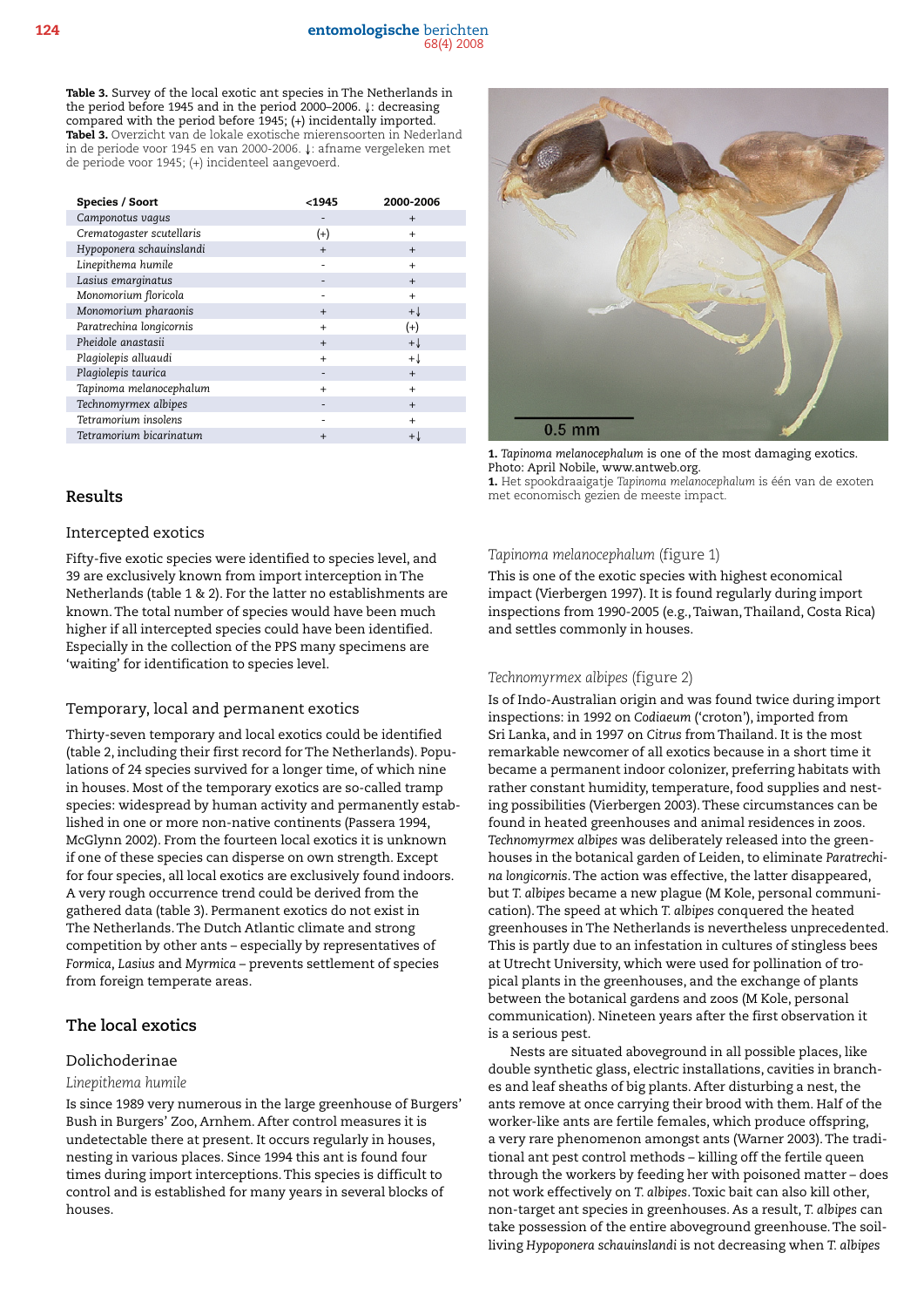

2. *Technomyrmex albipes* is a widespread but relatively new exotic in The Netherlands, which might spread even further. Photo: April Nobile, www.antweb.org.

2. De witvoetmier *Technomyrmex albipes* is een wijdverbreide maar relatief nieuwe exoot, die zich waarschijnlijk nog verder zal verspreiden.

increases. This species is not attracted to baits and does not compete with the aboveground living *T. albipes*. Stärcke (1943) already noticed that *T. albipes* is extraordinarily aggressive against other ant species. *Technomyrmex albipes* is certainly not at its peak; at some locations it is possible that this ant is still replacing other species.

## Formicinae

#### *Camponotus vagus*

Is known to be introduced with wood and railway sleepers from France and Eastern Europe (Mabelis 2007). However, spread on own strength to other locations has not been observed, but locally the species can survive for several years. In 1972 in a dune area at Bloemendaal (Noord-Holland) a colony of *C. vagus* was introduced artificially, and it stayed here for 25 years (Boer & De Gruijter 1999). Because of the poor dispersal, natural spread from Belgium and Germany is unlikely. Its 'habitat' in The Netherlands – wooden railway sleepers – is slowly disappearing, because these sleepers are replaced by concrete ones.

## *Lasius emarginatus*

Found in a house in Huizen (Noord-Holland, 1980) and Hengelo (Overijssel, 1996). In Hengelo the ants were observed outside the house as well. The species occurs in Central Europe south from 52.5° N (Seifert 2007). In Belgium the species is regularly found on old brick walls in the western part of Flanders, approximately 20 km from the Dutch border (Vankerckhoven 2006). An alate gyne was caught in Tilburg on 28.vii.2006 (Boer *et al.* 2007), 7 km of the Belgian border. Very likely permanent establishment seems to be a matter of time.

#### *Paratrechina longicornis* (figure 3)

Of Asian and Afro-tropical origin. From 1909 until at most 1942, this species occurred in the Hortus Botanicus of Utrecht. It was a pest in the Hortus Botanicus of Leiden until ca. 1990, when it was replaced by *Technomyrmex albipes* (see above). At present this species can be considered a temporarily establisher.



3. *Paratrechina longicornis* was common in the botanical gardens of Leiden and Utrecht, but disappeared there. Photo: April Nobile, www.antweb.org.

3. De superlangsprietmier *Paratrechina longicornis* was algemeen in de hortus van Leiden en Utrecht, maar is daar verdwenen.

#### *Plagiolepis alluaudi*

Is probably of Afro-tropical origin. The number of records is slightly decreasing.

#### *Plagiolepis taurica*

Has established since 2000 in and around one complex of houses in Utrecht. The nearest outdoor populations are situated in Belgium (Boer 2007).

## Myrmecinae

## *Crematogaster scutellaris*

Is regularly imported and often established, but is never expanding. In 1993 it had settled in a house in Zoetermeer (Zuid-Holland), where it was tending aphids in the adjacent garden (Vierbergen 1994, Brink 1995). This colony was introduced by a caravan from Spain, indicating entry via tourist traffic. Also in Germany a nest was found to be introduced by a caravan from Italy (Sellenschlo 1993). Alate gynes have been seen outdoors, in the vicinity of a colony at Mook (Limburg). This colony previously lived indoors (B Baartman, personal communication). Additionally nests can survive the winter outdoors in bark on the stem of imported *Quercus ilex* trees (A Sonnemans, personal communication).

#### *Monomorium floricola*

Is regularly intercepted on plant material imported from the Philippines, Thailand and Costa Rica. Often introduced with pot plants in greenhouses, but also incidentally occurring in houses.

#### *Monomorium pharaonis* (figure 4)

Is broadly established and widely distributed. Before 1886 the pharaoh ant was already a pest in a bakery in Amsterdam and in houses in The Hague (Bos 1886). In 1926 *M. pharaonis* was present in all major cities – sometimes as pest – in bakeries, houses and other buildings with central heating (Stärcke 1926b, 1944). In the period 1967 to 1979, the species was annually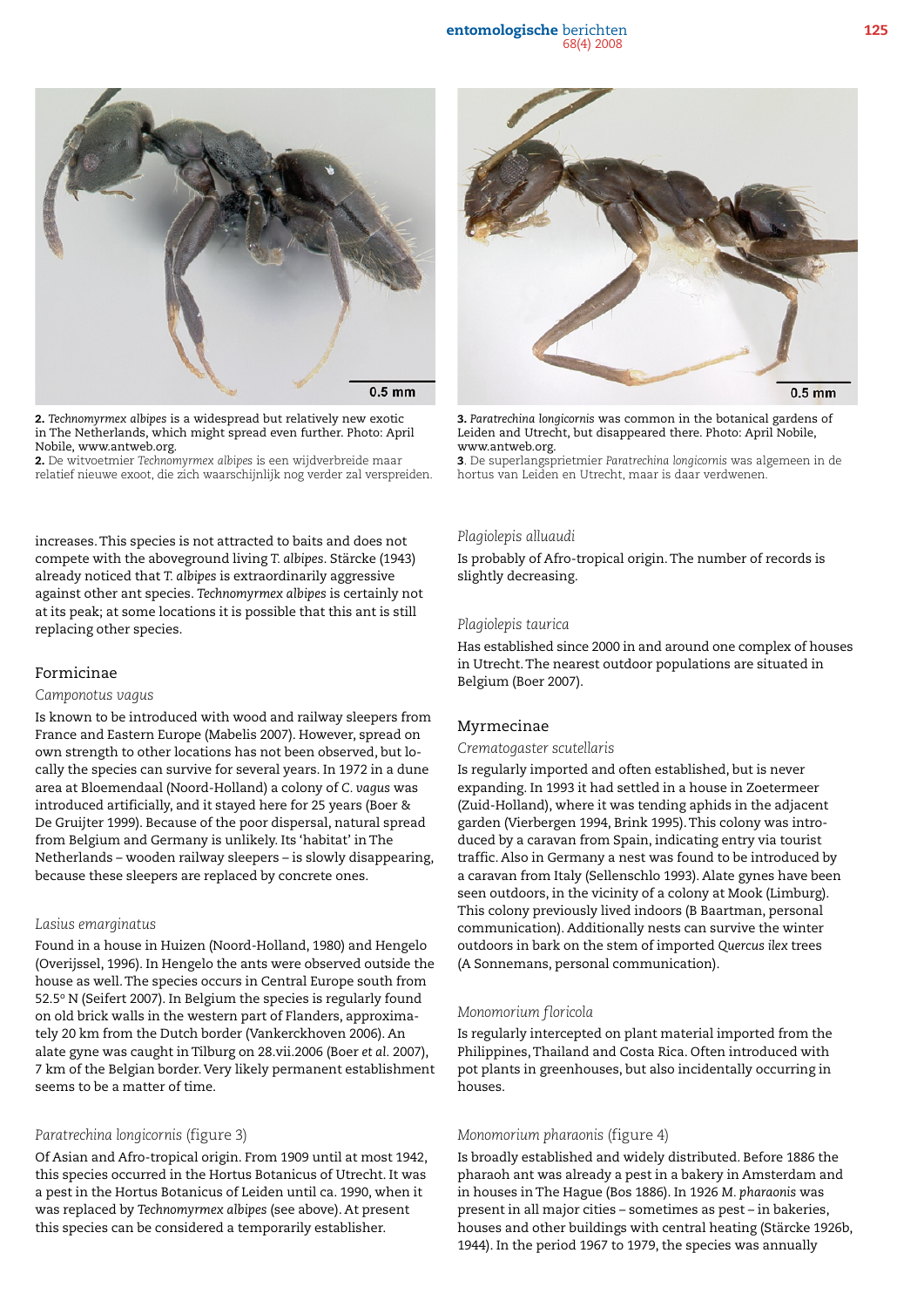126 entomologische berichten 68(4) 2008



4. *Monomorium pharaonis* is the most often encountered and the first local exotic ant of The Netherlands. Photo April Nobile, www.antweb.org.

4. De faraomier *Monomorium pharaonis* is de meest aangetroffen en oudste exoot van Nederland.

recorded more than 100 times in Amsterdam (data of GGD Amsterdam). In 2005 the number of records of the KAD in Amsterdam was only seven. This number is not high, but this does not mean that the pharaoh ant has nearly disappeared; in 2004 and 2005 a large-scale pest control program in the centre of Arnhem was performed. It proved to be an obstinate species, and control was only successful when all citizens cooperated (Anonymous 2005a).

The impression is that pharaoh ants are not as common as before 1945. An important reason is the obligation of house owners to perform pest control against ants. Of all exotic ants, this species preferably resides closer to human residences. It rarely occurs on plant material, as is also indicated by the single known interception on plant material in The Netherlands (in 2006 found on *Momordica* fruit, imported from Surinam). Remarkably, pathways other than import with pot plants and vegetables have not been reported yet. In the ZMA a worker was found, erroneously identified as *Leptothorax nylanderi* (Förster), which was labeled "Kijfhoek, Meijendel, 20-iv-1960, leg. Lefeber". This *M. pharaonis* record is included in a geographical map of *L. nylanderi* on page 247 in Peeters *et al.* (2004). Additionally we found a worker of *M. pharaonis* in the NMNH, labeled "Castricum, PWNduinen, 13-viii-1984, leg. AC&WA Ellis". Remarkably, both locations are in a dune area far from urban settlements. However, it is doubtful that both records indicate the presence of outdoor nests. It is well possible these ants have been mislabelled, or samples may have stayed open for a longer time at the site of preparation, resulting in secondary contamination of samples with this common house pest.

## *Pheidole anastasii*

Initially, only two *Pheidole* species were reported in Europe, The Netherlands included, namely *P. anastasii* and *P. megacephala*. After checking the collections, *P. anastasii* proved to be most abundant, the second was often misidentified. The number of records is decreasing. It is known from Artis Zoo in Amsterdam since 1936, where it is still common.



5. *Hypoponera schauinslandi* is the most successful exotic ant species in Dutch greenhouses. Photo: April Nobile, www.antweb.org. 5. De tropische staafmier *Hypoponera schauinslandi* is de meest succesvolle mierenexoot in kassen.

#### *Tetramorium bicarinatum*

In 1943 the most common ant in Dutch greenhouses (Stärcke 1943). The number of records is decreasing in the last decades.

#### *Tetramorium insolens*

Is from Indo-Australian origin. This species never lives in sympatry with *T. bicarinatum*. *Tetramorium insolens* occurs in Burgers' Zoo in Arnhem, where it is known from Burgers' Bush (from 1989 on) and Burgers' Mangrove (from 1993 on).

#### Ponerinae

*Hypoponera schauinslandi* (figure 5)

Is of tropical origin. Common in all investigated tropical greenhouses and (sub-)tropical zoo/animal houses. This species is apparently the most successful exotic ant in Dutch greenhouses and is also known from houses. It gives nuisance to greenhouse staff by its painful sting.

# **Tropical gardens and zoos**

In the period 2000-2006 we investigated greenhouses in botanical gardens and heated animal residences in zoos. During this period, we found five species in the botanical gardens, although other species had been present in the years before (table 4). Four of the currently found species were absent in the past and one – *Pheidole anastasii* – was established in more than one period and at more than one location. In the animal residences we recorded seven species, although other species were present in the years before. *Brachymyrmex patagonicus*, *Paratrechina bourbonica*, *Pheidole megacephala* and *P. fervens* were found to be present temporarily. Competition most likely plays an important role in the presence/absence of species. *Monomorium pharaonis,* for example, was replaced from animal residences by *P. anastasii* in the Amsterdam zoo (Anonymous 1936), where the latter is still dominant. In another part of that zoo, *M. pharaonis* was replaced by *Paratrechina vividula*, which established here in 1926 (Stärcke 1943). In the large greenhouse in Burgers' Zoo at Arnhem, *Linepithema humile* was very numerous in the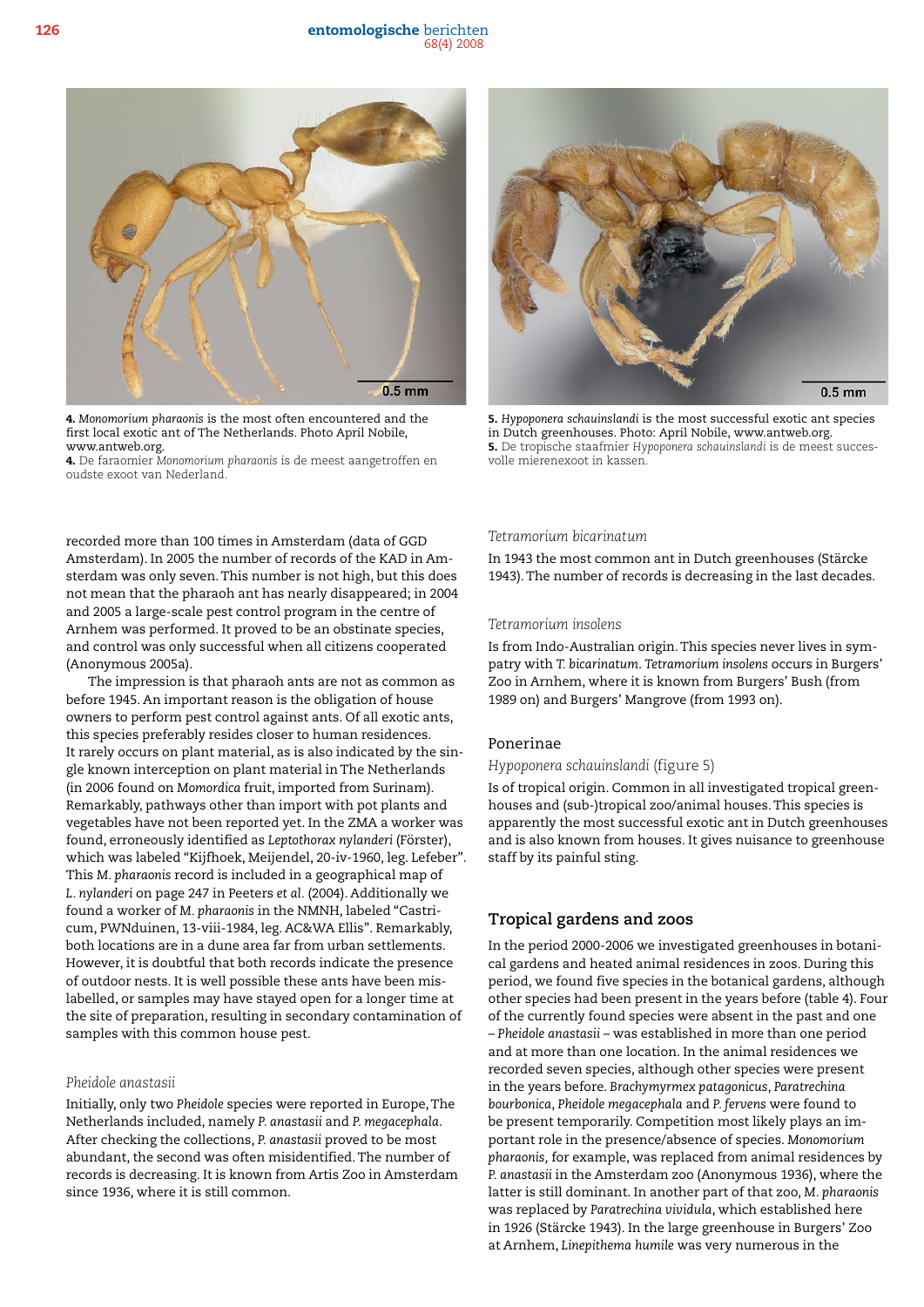#### entomologische berichten 127 68(4) 2008

Table 4. Occurrence of exotic indoor ant species in greenhouses and tropical gardens in botanical gardens and zoos, in three periods:  $x/x/x =$ before 1945/1946-1999/2000-2006; + present, - no observations. We only mention species that have been found in more than one period or at more than one location.

Tabel 4. Voorkomen van exotische mieren in kassen en tropische tuinen in botanische tuinen en dierentuinen. Periode:  $x/x/x = v$ oor 1945/1946-1999/2000-2006; + aanwezig, - geen waarnemingen. We hebben alleen die soorten opgenomen die in meer dan een periode of op meer dan een locatie zijn waargenomen.

| <b>Botanical gardens</b> |      |         |           |               |                 | Zoos    |           |           |         |         |
|--------------------------|------|---------|-----------|---------------|-----------------|---------|-----------|-----------|---------|---------|
| Species                  |      | Leiden  | Amsterdam | Utrecht/Baarn | Groningen/Haren | Delft   | Amsterdam | Rotterdam | Amhem   | Emmen   |
|                          | anno | 1594    | 1638      | 1723          | 1628-2006       | 1917    | 1838      | 1857      | 1913    | 1935    |
| Hypoponera schauinslandi |      | $+/-/+$ | $-/-/+$   | $-/-/+$       |                 | $-/-/+$ | $-/+/+$   |           | $-/+/-$ |         |
| Technomyrmex albipes     |      | $-/+/+$ | $-/-/+$   | $-/-/+$       | $-/-/+$         | $-/-/+$ | $-/-/+$   | $-/-/+$   | $-/-/+$ |         |
| Pheidole anastasii       |      |         | $-/+/-$   | $+/-/-$       |                 |         | $+/+/+$   |           |         |         |
| Pheidole fervens         |      | $+/-/-$ |           |               |                 |         |           | $-/+/-$   |         |         |
| Pheidole megacephala     |      |         |           |               |                 |         | $-/-/+$   | $-/+/-$   |         |         |
| Tetramorium bicarinatum  |      |         | $+/-/-$   | $+/-/-$       | $-/+/-$         | $+/-/+$ | $+/+/+$   | $+/+/-$   |         |         |
| Tetramorium insolens     |      |         |           |               | $-/-/+$         |         |           |           | $-/+/+$ |         |
| Plagiolepis alluaudi     |      | $-/+/-$ |           |               | $-/-/+$         | $-/+/+$ |           |           | $-/+/-$ | $-/+/-$ |
| Pseudomyrmex gracilis    |      |         |           |               |                 |         |           |           |         | $-/+/+$ |

beginning. Because of starting nuisance, control measures were taken and successively *L. humile* was accidentally (almost) completely replaced by *Technomyrmex albipes* (JAB Wensing, Burgers' Zoo, personal communication). In this context, it is interesting to know that ants living indoors are not always experienced as a nuisance. They can even be beneficial. In orchid greenhouses at Loosdrecht and Aerdenhout *Tapinoma melanocephalum* and *Linepithema iniquum* were recognized as useful in the period 1926 to 1932, because these species controlled all kinds of vermin (Stärcke 1943).

## **Discussion and conclusion**

Since the reports on Dutch ant exotics by Stärcke seven species were added to the local exotics (table 2 & 4), of which three species are indigenous in Northwest-Europe (*Camponotus vagus*, *Lasius emarginatus* and *Plagiolepis taurica*). Sixteen of the temporary species were not recorded by Stärcke and, with the exception of the Mediterranean *Plagiolepis pygmaea* and *Pheidole pallidula*, these are of non-European origin. Thus, the 'new possibilities' Stärcke detected in his time, did not result in the establishment of high numbers of new exotics in our time. Despite the increased speed of transport, tourism and trade all over the world, an invasion of exotic ants in The Netherlands has not yet occurred. Especially a better hygiene in houses and an increased control prevented local establishment in the last decades.

Owing to the large import of plant material in The Netherlands, relatively many non-native ant species are being found, compared to surrounding countries. The total species number of intercepted, temporary and local exotics found in The Netherlands exceeds 76, because not all intercepted ants are identified to species level. The number of identified intercepted non-native ant species in New Zealand is 114 (Ward *et al.* 2006) and in the USA (inclusive non-identified species) 232 (Suarez *et al.* 2005). The trade in plant products is not as intensive in The Netherlands as in the USA (Anonymous 2007b), but it is more intensive than in New Zealand. Moreover, the import of plant material in The Netherlands is the highest (74.053 tons in 2005) of all of Europe (in total 106.395 tons in 2005).

The only two indoor species able to survive outdoors for

years (*Crematogaster scutellaris* and *Plagiolepis taurica*) are of central or southern European origin, just like the only outdoor exotic establisher *Camponotus vagus*. These three species are not known as tramp species. Here, they live at the border of their distribution area and must be considered as regularly accidentally introduced species, which may become permanent exotics in the future due to global warming. At present, the most common and difficult to control Dutch indoor exotic ant is *Monomorium pharaonis*, but the second is *Linepithema humile*, which was absent in Stärcke's time. The third in order is *Tapinoma melanocephalum* or *Technomyrmex albipes* (T Brink, personal communication). The newcomer *T. albipes* started to spread and settle worldwide in the beginning of the nineties of the previous century (Deyrup 1991). Since October 2007, the insecticide hydramethylnon may no longer be used (Anonymous 2007a), so nowadays no effective formicide is permitted in The Netherlands. Maybe this will result in new opportunities for exotic ants.

The question remains how local exotics disperse from the one indoor settlement to another. Or, alternatively, will all indoor establishments be caused by new entries? We suppose that this is nearly always the case in temporary establishment of ants in resident housings. Exchange of plants explains the dispersal of part of the species in greenhouses of botanical gardens, but dispersal of *Monomorium pharaonis* must have taken place by other means, such as transport of goods of different (household) kinds (Passera 1994).

The indoor ant populations in greenhouses of zoos and botanical gardens show similarities in species composition. *Hypoponera schauinslandi* and *Tetramorium bicarinatum* have been inhabitants there for a long time. The presence or absence of species is evidently influenced by inter-specific competition. The way in which the greenhouses are equipped plays an important role. Modern greenhouses with a minimum of soil and humus contain fewer species in lower densities than old greenhouses with all kinds of cavities and with relatively much soil and humus. When hygienic and control measures increase, the number of local exotics will decrease in The Netherlands. *Paratrechina longicornis* is likely to be the first ant to have disappeared for this reason.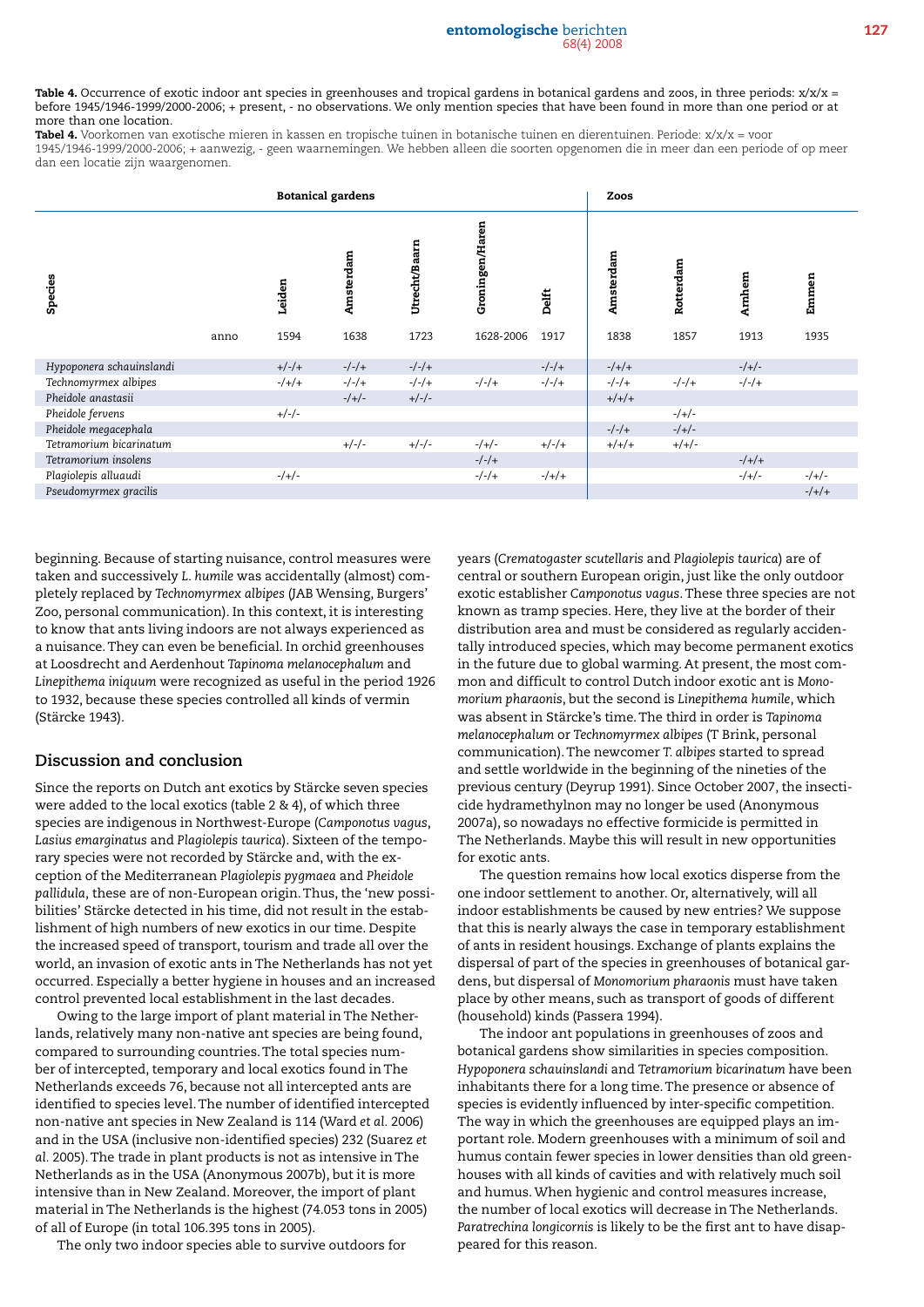Observations of indoor exotic ants settling outdoors permanently are completely absent, while in warmer regions invasions of gardens and fields are common. Even the settlement of species originating from a temperate climate from other continents will be hampered, because of the strong competition by the Dutch native species. All in all, exotics do not influence the outdoor ant fauna of The Netherlands.

## **Acknowledgements**

For their cooperation, we thank B Baartman (Ottersum), VM Boer (Princeton, USA), F Vankerkhoven (Diest, Belgium), M Kole (Entocare BV, Wageningen), A Sonnemans

**References**

- Anonymous 1936. Verslag van de wintervergadering der Nederlandsche Entomologische Vereniging op 23 februari 1936. Tijdschrift voor Entomologie 79: 82-83.
- Anonymous 2005a. Faraomieren in Arnhem. Dierplagen 8: 20-21.
- Anonymous 2005b. Tropical ants arrive to haunt us. Professional Pest Controller  $42.8 - 11$
- Anonymous 2006a. 100 of the World's Worst Invasive Alien Species. Global Invasive Species Database. http://www.issg.org/database
- Anonymous 2006b. Working document of the commission staff on the situation of the flowers and ornamental plants sector. European Union. http://ec.europa.eu/ agriculture/markets/fruitveg/flowers/ analysis.pdf [14-3-2008]
- Anonymous 2007a. Ctgb > Bestrijdingsmiddelen en werkzame stoffen > Bestrijdingsmiddelendatabank. http://www.ctb.agro.nl [10-4-2008]
- Anonymous 2007b. Statistical yearbook. 51st ed. United Nations, New York, USA.
- Boer P 2007. De verrassende mierencollectie (Hymenoptera: Formicidae) van Peter Boting. Entomologische Berichten 67: 41.
- Boer P & De Gruijter T 1999. Mieren in de Noord-Hollandse Duinen. Verspreidingsatlas. PWN Waterleidingbedrijf Noord-Holland.
- Boer P, Wielink P van & Spijkers H 2007. Mieren op licht in 2004, 2005 en 2006. In: Natuurstudie in de Kaaistoep. Verslag 2006 (Wiel M-C van de ed). KNNV-afdeling Tilburg/NV Tilburgsche Waterleiding Maatschappij.
- Bolton B, Alpert G, Ward PS & Naskrecki P 2006. Bolton's catalogue of ants of the world: 1758-2005. Harvard University Press. CD-Rom.
- Bos H 1886. Iets over de Nederlandsche mierenfauna. Tijdschrift voor Entomologie 30: 181-198.
- Bračko G 2000. Review of the ant fauna (Hymenoptera: Formicidae) of Slovenia. Acta Biologica Slovenica 43: 37-54.
- Brink AE 1995. Mieren van vakantie. Dierplagen en Milieu 43: 76-78.
- Dekoninck W, Maelfait J-P, Vankerkhoven F, Baugnéee J-Y & Grootaert P 2006a. An update of the checklist of the Belgian ant fauna with comments on new species for the country (Hymenoptera, Formicidae).

(Naktuinbouw, Raamsdonksveer), the curators of the collections of the National Museum of Natural History Naturalis Leiden, Zoological Museum Amsterdam, Agricultural University Wageningen, Plant Protection Service, Museum of Natural History Maastricht and Kennis- en Adviescentrum Dierplagen (especially T Brink and M Brooks), GGD Amsterdam (especially J Buijs), the crew of the botanical gardens of Delft University, Utrecht University, Groningen University, Hortus Botanicus Amsterdam, Hortus Botanicus Leiden, Burgers' Bush Zoo Arnhem, Artis Zoo Amsterdam, Blijdorp Zoo Rotterdam and Noorderdierenpark Zoo Emmen. NM Horn, AJM Loomans (Plant Protection Service) and JK Wetterer (Florida Atlantic University, USA) made useful comments on an earlier version of this paper.

Belgian Journal of Entomology 8: 27-41.

- Dekoninck W, Wegnez P, Espadaler X & Grootart P 2006b. First record of infestation of the ghost ant *Tapinoma melanocephalum* (Fabricius, 1793) in Belgium (Hymenoptera, Formicidae) – A new indoor pest problem for the country? Bulletin SRBE/KBVE 142: 25-28.
- Deyrup M 1991. *Technomyrmex albipes*, a new exotic ant in Florida (Hymenoptera: Formicidae). Florida Entomologist 74: 147-148.
- Donisthorpe HSJK 1927. British ants. 2nd ed. Routledge.
- Mabelis AA 2007. Is de zwarte reuzenmier (*Camponotus vagus*) inheems? Entomologische Berichten 67: 108-109.
- McGlynn T 2000. Glossary of non-native ant terminology. http://home.sandiego. edu/~tmcglynn/exotic/glossary.htm. [27-2-2007]
- McGlynn T 2002. Geographic distributions of non-native ants of the world. version 16 iv 2002. http://www.leaflitter.org/ exotic/exoticlist.htm [10-7-2007]
- Passera L 1994. Charateristics of tramp ants. In: Exotic ants (Williams D ed): 23-43. Westview Press.
- Peeters TMJ, Achterberg C van, Heitmans WRB, Klein WF, Lefeber V, Loon AJ van, Mabelis AA, Nieuwenhuijsen H, Reemer M, Rond J de, Smit J & Velthuis HHW. 2004. De wespen en mieren van Nederland (Hymenoptera: Aculeata). Nederlandse Fauna 6. KNNV Uitgeverij, Naturalis & EIS-Nederland.
- Seifert B 2007. Die Ameisen Mittel- und Nordeuropas. Lutra.
- Sellenschlo U 1993. Souvenir aus Naepel: Eine neue Ameise in Norddeutschland. Der Praktische Schädlingsbekämpfer 11: 243-245.
- Stärcke A 1926a. Nieuwe Nederlandsche Formiciden. Entomologische Berichten 7: 86-97.
- Stärcke A 1926b. Determineertabel voor werkmieren uit Nederland en omliggend gebied, met inbegrip der in kassen zich voortplantende exoten. De Levende Natuur 31: 79-95, 117-124, 146-151.
- Stärcke A 1933. De larven der Dolichoderinen. Tijdschrift voor Entomologie 76: 26-32.
- Stärcke A 1943. Nederlandsche adventiefmieren. Verslag van de 76e wintervergadering der Nederlandsche Entomologische Vereniging op 6 maart 1943. Entomologische Berichten 11: 17-22.
- Stärcke A 1944. Determineertabel voor de werksterkaste der Nederlandsche mieren. Herziene 2e druk. Natuurhistorisch Maandblad 33: 6-8, 23-24, 29-32, 37-38, 43-46, 55-56, 58-60, 62-65, 72-76.
- Steiner FM, Schödl S & Schlick-Steiner BC 2002. Liste der Ameisen Österreichs (Hymenoptera: Formicidae). Beiträge zur Entomofaunistik 3: 17-25.
- Suarez AV, Holway DA & Ward PS 2005. The role of opportunity in the unintentional introduction of non-native species. Proceedings of the National Academy of Sciences USA 102: 17032-17035.
- Umwelt- und Gesundheitsschutz Zürich 2006. Der Beratungsstelle Schädlingsbekämpfung bekannte Meldungen über tropische Ameisenarten. https://www.zuerich.ch/internet/ugz.
- Vankerkhoven F 2006. *Lasius emarginatus* (Olivier, 1792). http://www.formicidae.be/ lasius/lasiemar.htm [11-10-2007]
- Vierbergen G 1994, Hymenoptera / Formicidae / *Crematogaster scutellaris* in The Netherlands. Verslagen en Mededelingen (Annual Report 1993, Plant Protection Service, Wageningen, The Netherlands) 173: 51-52.
- Vierbergen G 1997. Entomology / Species account / Hymenoptera / Formicidae / Interceptions and occurrence of *Tapinoma melanocephalum.* Verslagen en Mededelingen (Annual Report 1996 Diagnostic Centre, Plant Protection Service. Wageningen, The Netherlands) 186: 59-61.
- Vierbergen G 2003. *Technomyrmex albipes* en andere exoten in Nederland. Forum Formicedarum 4: 4-7.
- Ward DF, Beggs JR, Clout MN, Harris RJ & O'Çonor S 2006. The diversity and origin of exotic ants arriving in New Zealand via human-mediated dispersal. Diversity and Distributions 12: 601-609.
- Warner JR 2003. Bait preferences and toxicity of insecticides to white-footed ants *Technomyrmex albipes* (Hymenoptera: Formicidae). PhD thesis, University of Florida.
- Wittenberg R (ed) 2005. An inventory of alien species and their threat to biodiversity and economy in Switzerland. Report to the Swiss Agency for Environment, Forests and Landscape SAEFL. CABI Bioscience.

Ontvangen: 8 augustus 2007 Geaccepteerd: 10 juni 2008